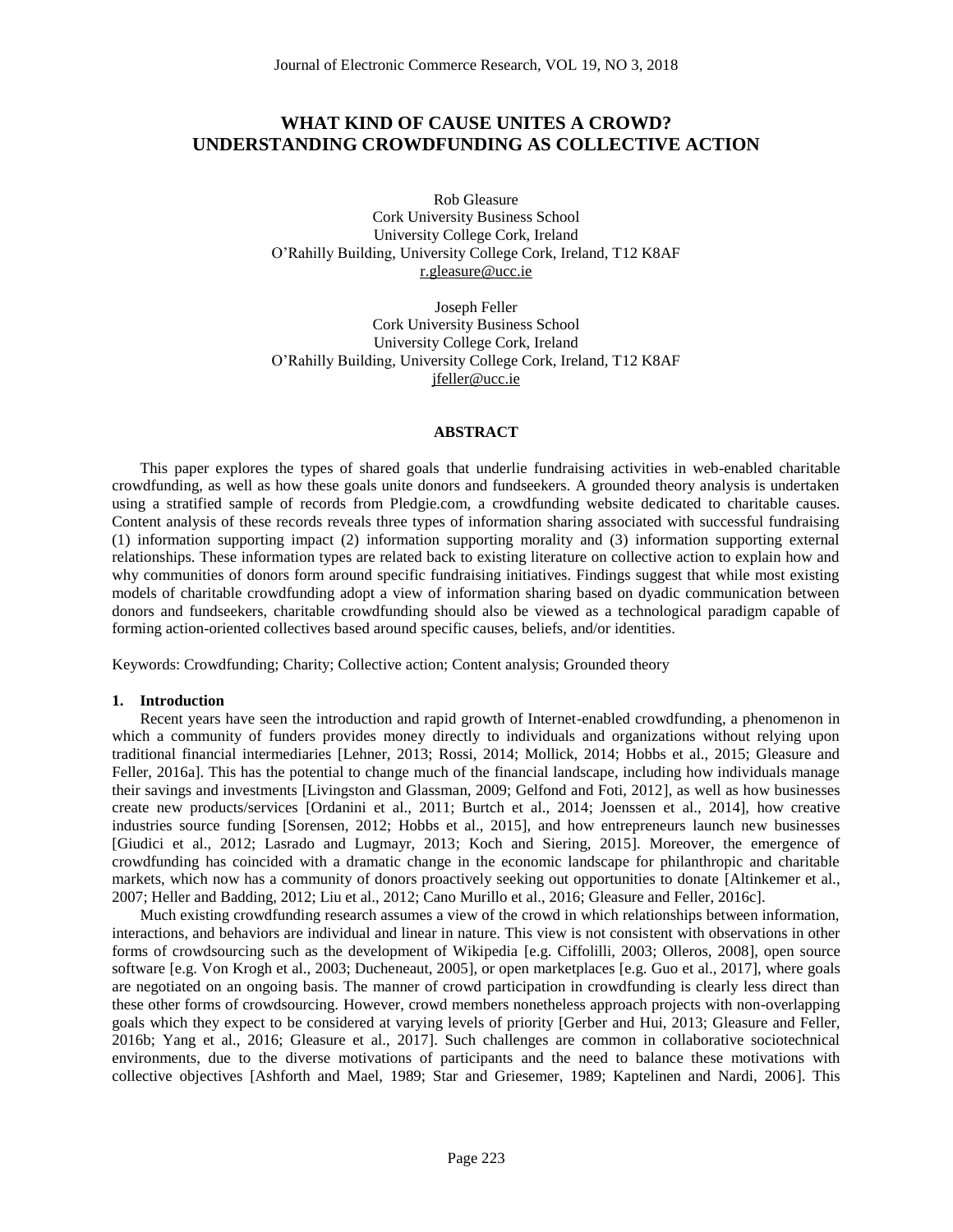appears especially relevant for those crowdfunding projects motivated by less tangible outputs, e.g. those projects characterized by philanthropic or charitable goals. Hence, charitable crowdfunding is the focus of this study.

The salience of philanthropic or charitable goals varies across crowdfunding platforms. Some platforms take a more transactional and economic view of crowdfunding, facilitating donations in the form of commercial interestbased loans (e.g. Smava, Lending Club, PPDai) or the sale of business equity in exchange for financial contributions (e.g. CrowdCube, EarlyShares). Other platforms offer rewards or material benefits for contributing towards products and services (e.g. Kickstarter, Indiegogo). Many others cater to fundseekers who offer no promise of financial or material reward. Instead, donors are encouraged to contribute to help those in need (e.g. GoFundMe, Razoo) or to encourage economic growth in developing countries (e.g. Kiva). Individual-level motivations for such donation have been the subject of some inquiry. Factors identified include similarities in culture, occupation, and gender [Sinanen, 2009; Riggins and Weber, 2012], the hedonic value of participating [Gleasure and Feller, 2016a; Zheng et al., 2017], and the social dimensions of projects, e.g. whether they are concerned with health, education, economic development, etc. [Heller and Badding, 2012; Ly and Mason, 2012; Moodie, 2013]. This body of research provides interesting insights, yet it does not explain what types of collective objectives are more successful in uniting communities of donors and fundraisers, nor how these collective objectives are negotiated.

This trend towards individual interests is not without exception. Several other studies engage with collectivelevel behaviours to some extent. Notable examples include observations of 'herding' by Burtch et al. [2011] and Cordova et al. [2015], whereby more donations are received as a project approaches its fundraising target and less once it has been reached, as well as observations of within-dialogue meaning creation by Beaulieu and Sarker [2013], dialogue intensity by Joenssen et al. [2014], and dialogue appropriation by Nevin et al. [2017]. These studies add valuable understanding around the behavioral dynamics by which established collective objectives are pursued. Yet the manner in which these collective objectives are identified and negotiated remains a mystery. There is therefore a lack of alignment concerning the accumulation of collective goals from the individual dyadic communications that give rise to them. Thus, the objective of this study is to explore what types of collective objectives described by charitable crowdfunding campaigns are most capable of balancing and integrating individual-level goals.

In the absence of an obvious strong existing theory-base for this exploration, a grounded theory approach is adopted that draws on observations from one specific charitable crowdfunding platform (Pledgie.com). This involves an in-depth qualitative content analysis of a sample of campaigns, stratified according to their level of fundraising success. Findings reveal several key types of information disclosure that occur more frequently in charitable crowdfunding campaigns with higher levels of fundraising. The nature of this information is subsequently explored and, based on emerging theoretical convergence, related to existing research on the theory of collective action.

#### **2. A Case Study of Pledgie.com**

#### 2.1. A Grounded Theory Approach

The social and technological context for crowdfunding is relatively young, having only emerged in the last decade. Such contexts are typically characterized by novel and continuously evolving behaviors that are difficult to predict deductively [Vaast and Walsham 2013]. Thus, this study adopts a grounded theory approach [Corbin and Strauss 1990, 2008], positioned within a subjective post-positivist epistemology [Mingers, 2001].

Grounded theory traces its origins back to the work of Glaser and Strauss [1967], which sought to develop a highly inductive approach to theory building. This approach advocates the use of data to develop theory in a manner that is contextually respectful and open-minded [Dey 1999, Urquhart 2001, Charmaz 2006]. Grounded theory can be characterized along six key dimensions [c.f. Birks et al. 2013], namely: (i) a focus on theory development for describing and analyzing the phenomena of interest, (ii) the constant comparison of data against different standpoints represented by continuously evolving 'analytical and theoretical memos', (iii) the iterative coding of data across multiple passes, as emerging theory becomes more sophisticated, (iv) the theoretical sampling of data along emerging differentiating dimensions, (v) the management of preconceptions that avoids reliance upon any specific theory as a starting point, and (vi) the inextricable link between data collection and analysis that incorporates further sampling as part of ongoing analysis and theorizing.

These characteristics transcend divisions within the discussion of grounded theory as a methodology, yet grounded theory nonetheless represents a 'contested space' [Urquhart and Fernández 2013]. The central issue of contention regards the extent to which the approach is harmonized with differing ontological assumptions and the extent to which passive or active analysis techniques are applied [Esteves et al., 2002; Suddaby, 2006; Jones and Alony, 2011; Urquhart and Fernández, 2013]. Despite some disagreement as which is most effective, the consensus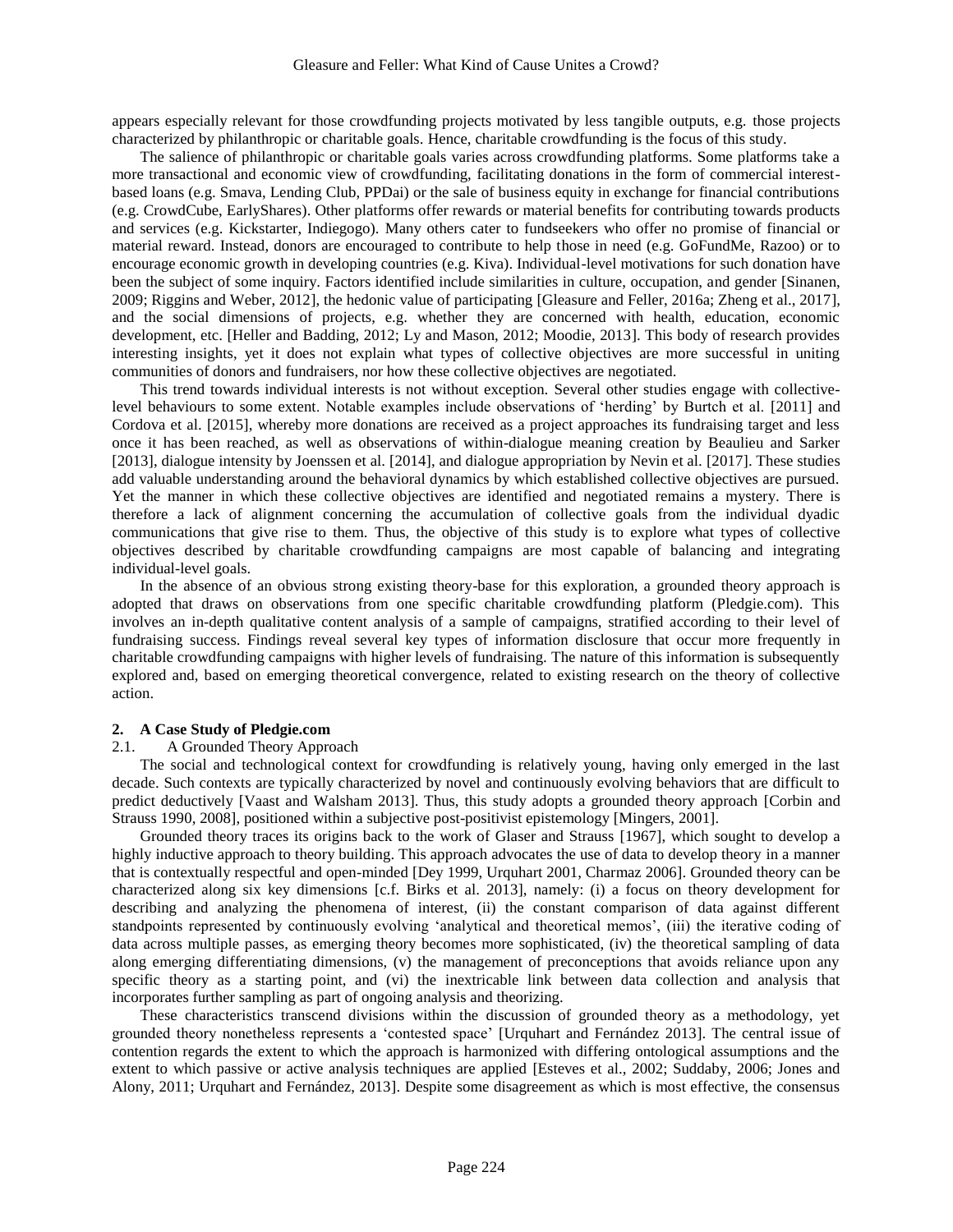is that grounded theory techniques are consistent with both realist and relativist worldviews, provided the necessary philosophical due diligence is performed [Urquhart et al., 2010; Birks et al., 2013].

The post-positivist perspective adopted in this study resonates with the ontological realism of the 'Glaserian' perspective on Grounded Theory [c.f. Heath and Cowley 2004, Jones and Alony 2011]. This encourages a process of 'scaling up' during theorizing, in which the scope of findings is increased from substantive theory to a more generalizable 'formal theory' [Glaser and Strauss, 1967; Dey, 1999; Suddaby, 2006]. Specific to this study, such 'scaling up' demands that inductive theorizing must make some effort to relate findings to the broader paradigm of charitable crowdfunding, rather than abstracting solely from data on Pledgie.com. The subjective epistemology of a post-positivist perspective also acknowledges that data gathering and analysis require directed and proactive interpretation. Thus, to aid this interpretation of data the structured coding techniques advocated by Corbin and Strauss [1990] are also employed.

#### 2.2. Selection of Research site

Pledgie was established in 2007 to enable 'highly personal' charitable donations as part of online volunteerism. Since then, the website has hosted campaigns across a variety of causes, including a range of technology initiatives and social projects. The basic mechanism for Pledgie is similar to many other crowdfunding platforms, i.e. a campaign administrator launches a campaign webpage where details are provided and donors are invited to donate (openly or anonymously), leave comments, or ask questions. These webpages may or may not specify some fundraising target but, for those that do, all funds raised are kept, regardless of whether or not this target is met. A typical campaign pages is presented in Figure 1.



Figure 1: An example of a campaign page from Pledgie.com

Pledgie is selected as a 'typical case' [c.f. Yin 2008] of charitable crowdfunding for two reasons. First, unlike a site such as GoFundMe, which has achieved breakaway market-leader status, the scale of Pledgie is representative of most established charitable crowdfunding platforms, e.g. Fundrazr, CauseVox, Fundly, and Razoo. Second, the informational content of campaigns on Pledgie and the mechanisms for interaction between campaign administrators and funders is consistent with most other platforms. This is in contrast with a site such as CrowdTilt, which focuses on enabling friends and family members to pool money for specific causes, or GiveCollege, which focuses on fundraising for student tuition. These two factors mean that insights from Pledgie are made easier to extrapolate to other charitable crowdfunding platforms, as well as relate back to the broader crowdfunding paradigm.

### 2.3. Data Gathering and Analysis

The unit of analysis in this study is an individual crowdfunding campaign. The sampling strategy for campaigns presents a challenge, as more successful and/or ongoing crowdfunding campaigns are typically more visible on Pledgie. This meant a navigation-based approach to theoretical sampling may have excluded campaigns that were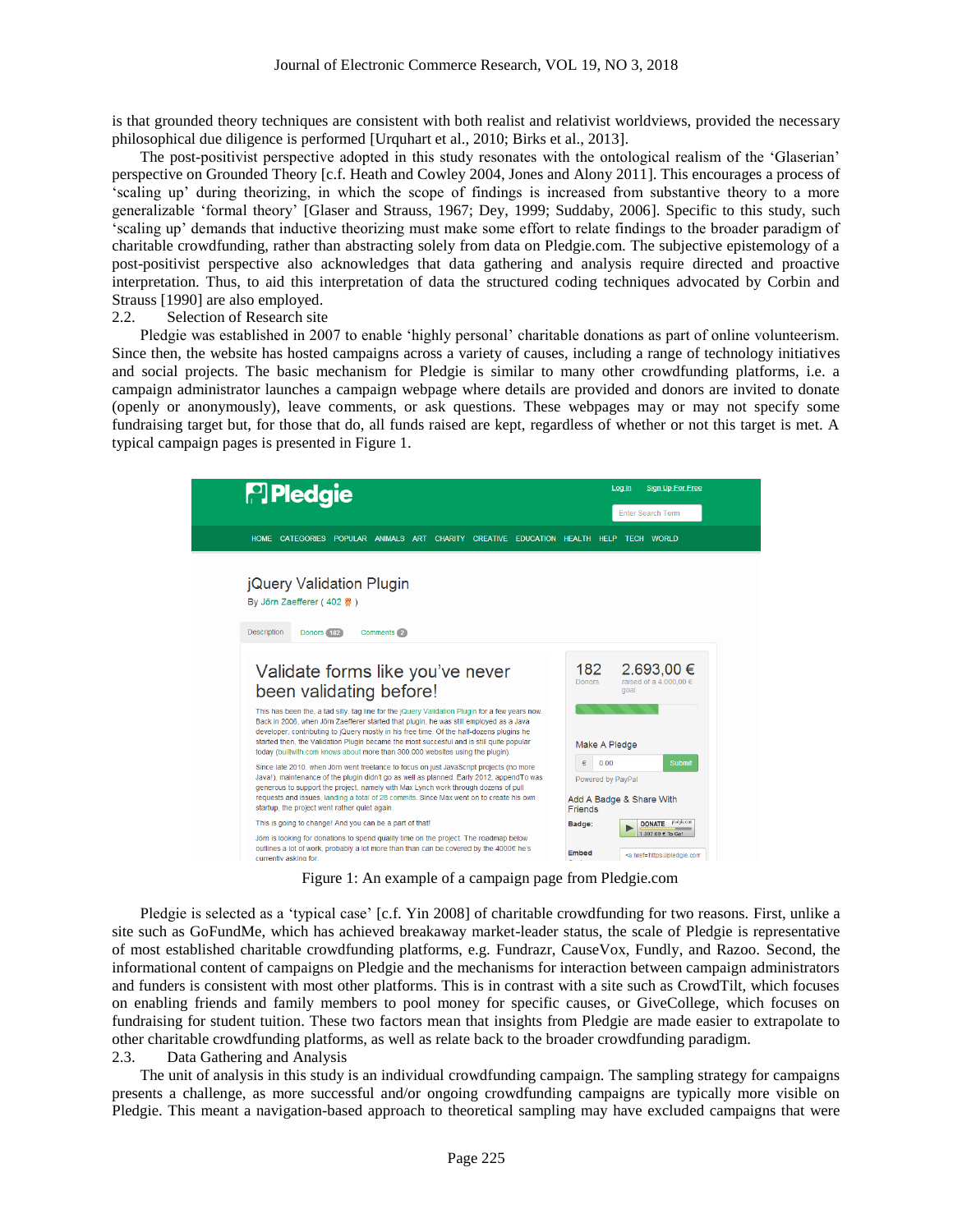already completed or less successful. Instead, an exhaustive list of individual fundraising campaigns on Pledgie.com up to February 2014 was obtained (N=18,615). This included a range of information provided on each of those campaigns, such as the description provided by fundseekers, the target for fundraising, the amount of funding raised, the number of previous campaigns supported by donors and fundseekers, the number of donations made anonymously, and the comments made by donors and fundseekers. Only those that had raised some funding (N=5,736) were considered for analysis, as it was impossible to determine whether other campaigns had been actually launched, e.g. campaigns could be acting as placeholders for planned fundraising or be abandoned before they were shared with the public. A linear regression performed on the 5,736 campaigns receiving some funding suggested no relationship between the length of the campaign description (measured in characters),  $R2 < .001$ ,  $p =$ .765. This suggested higher levels of donation could not be simply attributed to lengthier descriptions, further supporting the value of a qualitative approach capable of exploring the nature and content of communication between fundseekers and donors.

Qualitative analysis focused upon stratified sample of records from campaigns that received some funding from the Pledgie community. Campaigns were divided into four quartiles according to the US Dollar equivalent of the amount of funding received. A five-figure summary of the US Dollar equivalent of fundraising was [\$00.01, \$42, \$165, \$500, \$72367.30], meaning the quartiles were defined as follows:

- $\bullet$  \$00.01 < *low success* < \$42;
- $\bullet$  \$43 < *low-to-mid success* < \$165;
- \$166 < *high-to-mid success* < \$500;
- \$500 < *high success*.

10 campaigns were randomly selected from each quartile and analyzed, resulting in a total of 40 campaigns. Data were gathered for each of these campaigns and coded using the open, axial, and selective coding techniques proposed by Strauss and Corbin (1990].

Coding began with a 'line by line' exploration of the discourse in campaign descriptions, donation records, and campaign commentary [Glaser and Strauss, 1967; Bowen, 2006; Charmaz, 2006]. Open codes were developed for each stage as part of constant comparison, as recurring themes emerged in the data in the form of categories and subcategories. These categories were noted and themes were reflected upon in a set of theoretical memos that evolved continuously during data collection and analysis. Both authors routinely compared interpretations and challenged conclusions to ensure findings were credible and reliable [Maxwell, 1992; Patton 2002]. With these categories in place, iterative coding was employed to as part of multiple revisits to the data to refine the emerging categories and subcategories. Initial coding focused on any persuasive utterance in the text and no conscious effort was made by the authors to relate these codes to one another. As coding continued, open categories and subcategories naturally became more salient in coding. This coincided with some utterances becoming a cleaner fit than others, e.g. one individual referenced how difficult it was to help everyone in a rescue hospital. Over several iterations, this claim was eventually coded as a 'direct moral or ideological appeal' to reflect the context of the utterance and the persuasive elements perceived as most relevant. This iterative coding was necessary to resolve the potential overlap with 'breakdown of spending', as this also arguably captured some of the perceived intent behind the utterance. As codes matured, this ambiguity became less problematic, as the latter code tightened around specific expenditures, rather than general areas of future focus. Coding ceased when the complete set of codes met two criteria (i) both researchers felt each persuasive utterances was captured by at least one of the open codes (ii) both researchers agreed which code was most appropriate.

These revisits enabled a move from open to axial coding, which sought to identify relationships between the categories and subcategories developed in open codes, as areas of overlap and interdependency. This allowed more robust set of categories to be defined with clearer discriminatory boundaries to separate them. At this point, campaigns were selectively coded as part of a basic content analysis [Hsieh and Shannon, 2005] to determine the frequency of different codes within each fundraising quartile. This was done to test emerging constructs and relationships, as well as to give some indication as to whether these codes were associated with greater levels of fundraising.

#### **3. Breakdown of findings**

Open coding during the first inspection of data identified 15 related but separate categories. These categories were as follows: 'effective contribution signaling', 'tokenisation', 'breakdown of spending', 'thanks in advance', 'please', 'shared benefits and rewards', 'acknowledgement of fundraising to date', 'discussion of stretch goals', 'religious appeals', 'calls to conscience', 'links to external blogs, websites, or social media accounts', 'calls to increase ambition', 'discussion of parallel fundraising', and 'external hosting of full campaign details'.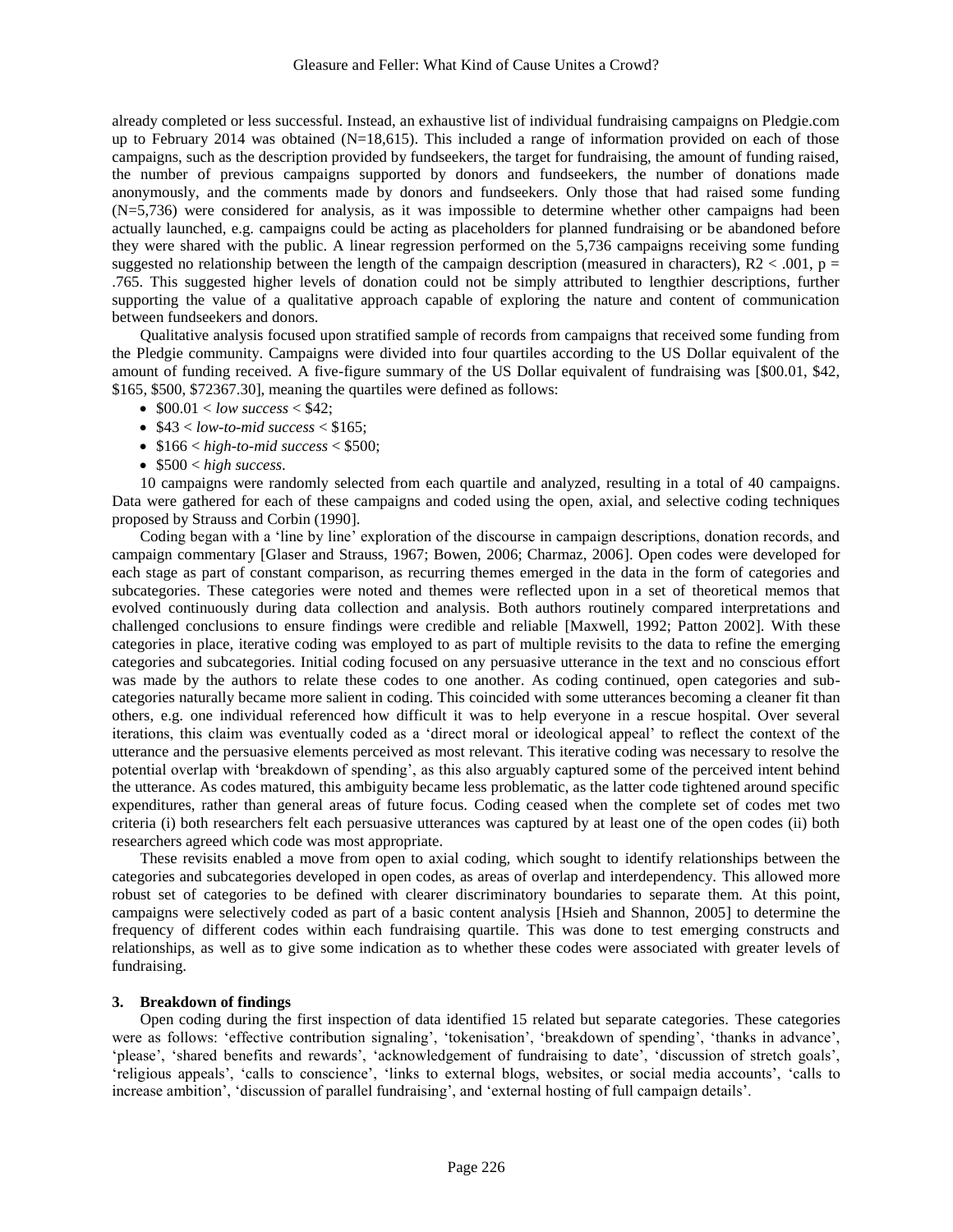Axial coding then proceeded to compare the initial set of codes according to the six headings described by Strauss and Corbin [1998), namely (i) identifying the nature of the phenomenon of interest (ii) identifying causal conditions that give rise to the phenomenon of interest (iii) identifying the contextual conditions under which the phenomenon of interest takes place (iv) identifying the intervening conditions that mitigate the impact of causal conditions, (v) identifying the action/interaction strategies implemented by the parties involved and (vi) identifying the consequences of those strategies.

This comparison illustrated that several codes were difficult to theoretically differentiate, resulting in the initial 15 categories being combined into 9 subcategories (see Table 1). Specifically, the following categories were merged: 'tokenisation' was subsumed by 'effective contribution signaling'; 'calls to increase ambition' was subsumed by 'discussion of stretch goals'; 'religious appeals' and 'calls to conscience' were combined as 'direct ideological or moral appeals'; 'mention of physical events' and 'other fundraising' were combined as 'discussion of parallel fundraising'; 'links to blogs' and 'links to social media' were combined as , 'links to external blogs, websites, or social media accounts'; and finally 'thanks in advance', 'please', and 'acknowledgement of fundraising to date' were combined as 'please or thank you statements'.

| Initial categories                                    | Refined subcategories from axial coding            |  |  |  |
|-------------------------------------------------------|----------------------------------------------------|--|--|--|
| Effective contribution signaling                      | Effective contribution signaling                   |  |  |  |
|                                                       |                                                    |  |  |  |
|                                                       |                                                    |  |  |  |
|                                                       |                                                    |  |  |  |
|                                                       | Please or thank you statements                     |  |  |  |
| Acknowledgement of fundraising to date                |                                                    |  |  |  |
| External hosting of full campaign details ___________ | External hosting of full campaign details          |  |  |  |
| Discussion of stretch goals                           |                                                    |  |  |  |
|                                                       | Discussion of stretch goals                        |  |  |  |
|                                                       | Direct ideological or moral appeals                |  |  |  |
|                                                       |                                                    |  |  |  |
|                                                       | Links to external blogs, websites, or social media |  |  |  |
|                                                       | accounts                                           |  |  |  |
|                                                       | Shared benefits and rewards                        |  |  |  |
|                                                       | Discussion of parallel fundraising                 |  |  |  |
|                                                       |                                                    |  |  |  |

Table 1: Refinement of categories during axial coding.

Themes were then combined for each of these 9 subcategories to produce 3 emerging high-level constructs (see Table 2). The grouping of these constructs and the composition of the underlying subcategories did not change from this point onwards. However, sense-making for these constructs began to relate findings to existing research as part of the ongoing and iterative theory enrichment process [Bryant, 2002; Charmaz, 2006; Timmermans and Tavory, 2006]. This is noteworthy, as it influenced the labelling of these constructs and framed the vocabulary of analysis in a way that created a natural abductive path back to existing research (described in more detail in the following section). The final set of categories were 'information supporting impact, 'information supporting morality', and 'information supporting external relationships'. Finally, selective coding looked for specific instances of dialogue that reflected each of these constructs. These primary sources were complemented by 'theoretical slices' of data from websites, social media accounts, and websites referenced within campaigns, which were analyzed to support a rounded conceptualization of the discourse taking place [Glaser and Strauss, 1967; Dey, 1999; Esteves et al., 2002]. This allowed 132 instances of discourse to be identified across the 40 sampled campaigns, the distribution of which is presented in Table 2 and Figure 2.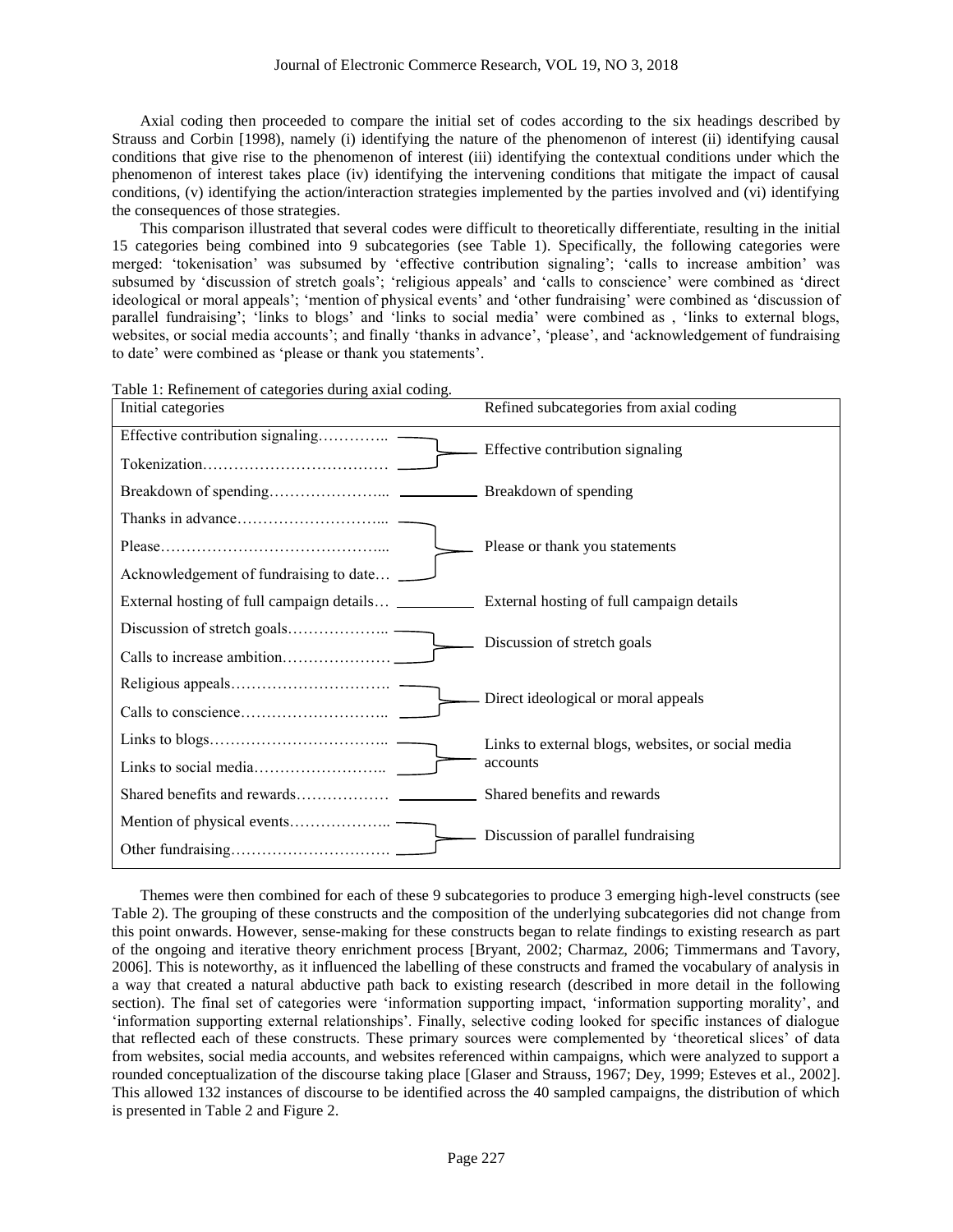A higher frequency of these instances of discourse is observed for campaigns with higher levels of fundraising. This suggests those campaigns manifesting more of the coded types of information attracted more investment from donors on Pledgie. Thus, not only do these types of information represent recurring patterns of discussion; they also represent patterns that appear compelling to the donor community. Each of these types of information is discussed in more detail in the following sections.

|                    |                                     | High<br><b>Success</b> | High-to-<br>mid | $Low-to-$<br>mid | Low<br>success | Total |
|--------------------|-------------------------------------|------------------------|-----------------|------------------|----------------|-------|
|                    |                                     |                        | success         | success          |                |       |
|                    | Total                               | 51                     | 37              | 20               | 24             | 132   |
| <b>Information</b> | Total $(N=28)$                      | 9                      | 11              | $\mathfrak{Z}$   | 5              | 28    |
| supporting         | Effective contribution signaling    |                        | 3               | 0                | 0              | 4     |
| impact             | Breakdown of spending               |                        | 6               | 3                | 5              | 21    |
|                    | Shared benefits and rewards         |                        | $\overline{2}$  | $\Omega$         | $\Omega$       | 3     |
| <b>Information</b> | Total $(N=72)$                      | 27                     | 22              | 10               | 13             | 72    |
| supporting         | Please or thank you statements      | 4                      | 8               | $\overline{4}$   | 7              | 23    |
| morality           | Discussion of stretch goals or      | 12                     | 6               | $\theta$         | $\overline{2}$ | 20    |
|                    | encouragement                       |                        |                 |                  |                |       |
|                    | Direct moral or ideological appeals | 11                     | 8               | 6                | $\overline{4}$ | 29    |
| <b>Information</b> | Total $(N=32)$                      | 15                     | $\overline{4}$  | $\overline{7}$   | 6              | 32    |
| supporting         | Links to external blogs, websites,  | 7                      | $\overline{2}$  | 4                | $\overline{4}$ | 17    |
| external           | or social media accounts            |                        |                 |                  |                |       |
| relationships      | Discussion of parallel fundraising  | 5                      | $\overline{2}$  | $\overline{2}$   | $\overline{2}$ | 11    |
|                    | External hosting of full campaign   | 3                      | $\theta$        |                  | $\theta$       | 4     |
|                    | details                             |                        |                 |                  |                |       |

Table 2: Distribution of quotes identified by selective coding (darker shading indicates higher frequencies).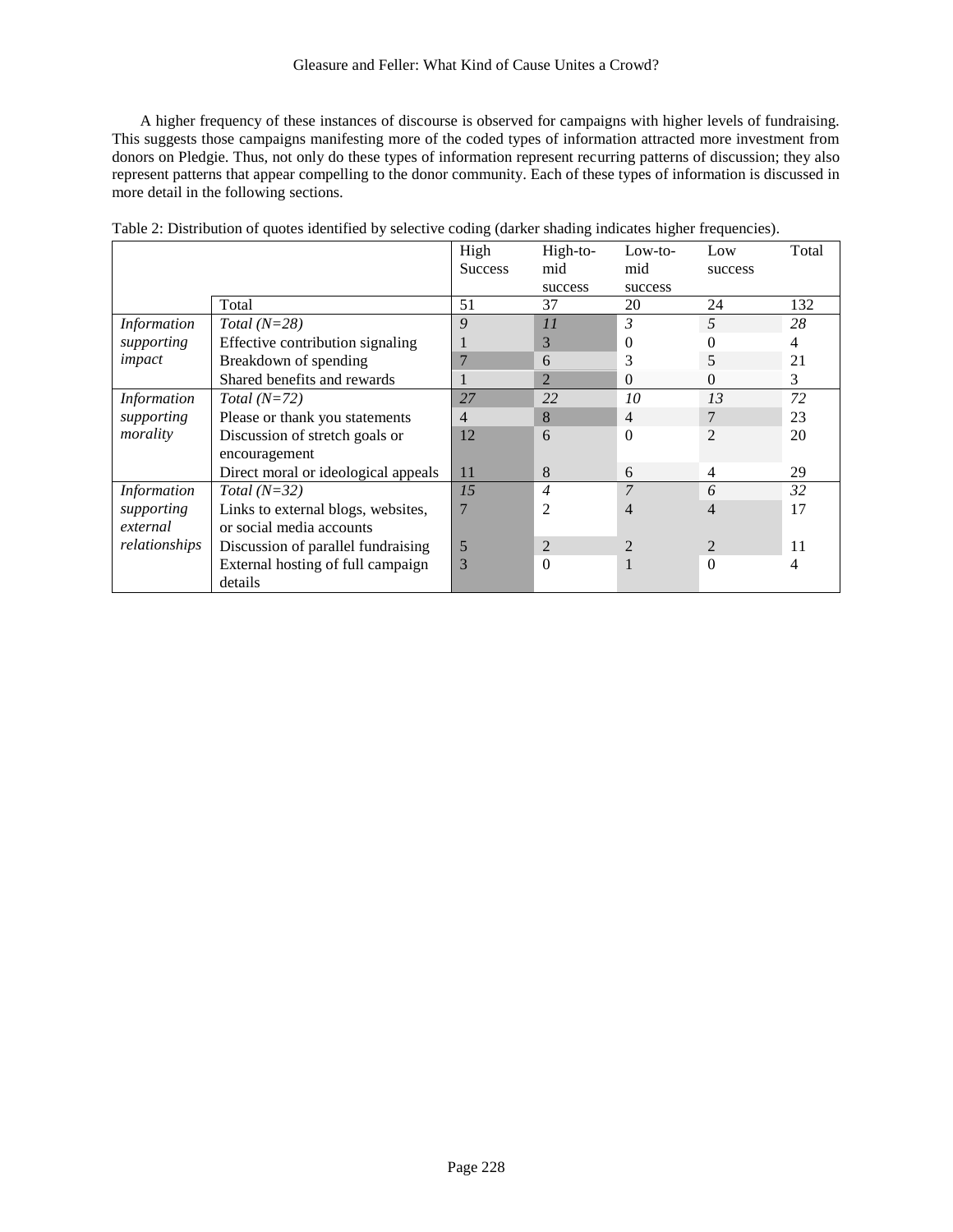

Figure 2: Frequencies of information disclosures, grouped by level of fundraising success

## **4. Discussion and formal theory-building**

The types of information identified in the previous section begin to offer a 'substantive theory' of events, in that they offer an abstract account of communication behavior described by the data [Glaser and Strauss, 1967]. Scaling up these findings to a more generalizable formal theory requires the transformation of 'narrow' concepts into higherlevel abstractions, and the 'theoretical integration' of findings, by which these higher-level abstractions are related back to existing literature [Urquhart et al., 2010]. This is important, as scholars have criticized the amount of novel theories actually generated by the approach when theorizing relies upon induction alone [Bryant, 2002; Clarke, 2005]. Rather, researchers are encouraged to use abduction and existing research to determine what their findings 'are a case of' [Charmaz, 2006; Timmermans and Tavory, 2006].

One area of 'narrowness' concerns the lack of explanatory depth of the emerging substantive theory, which identifies specific types of information impacting upon fundraising but does not propose a mechanism as to how or why these types of information are important. To help explore these how and why questions, we relate findings are related back to existing research for the theory of collective action [c.f. Ostrom, 2000; Olson and Olson, 2009].

Collective action explains why rational people contribute to the production of a public good, even though the selfish cost of that contribution ostensibly disadvantages them relative to their peers (as those peers also benefit from the public good with no loss of wealth) (c.f. Ostrom, 2014]. Collective action has been applied to a range of contexts to explain why many individuals decline the option to 'free ride', e.g. volunteering for non-profit organizations [Hustinx and Lammertyn, 2003], participating in climate change protests [Segerberg and Bennett, 2011], and even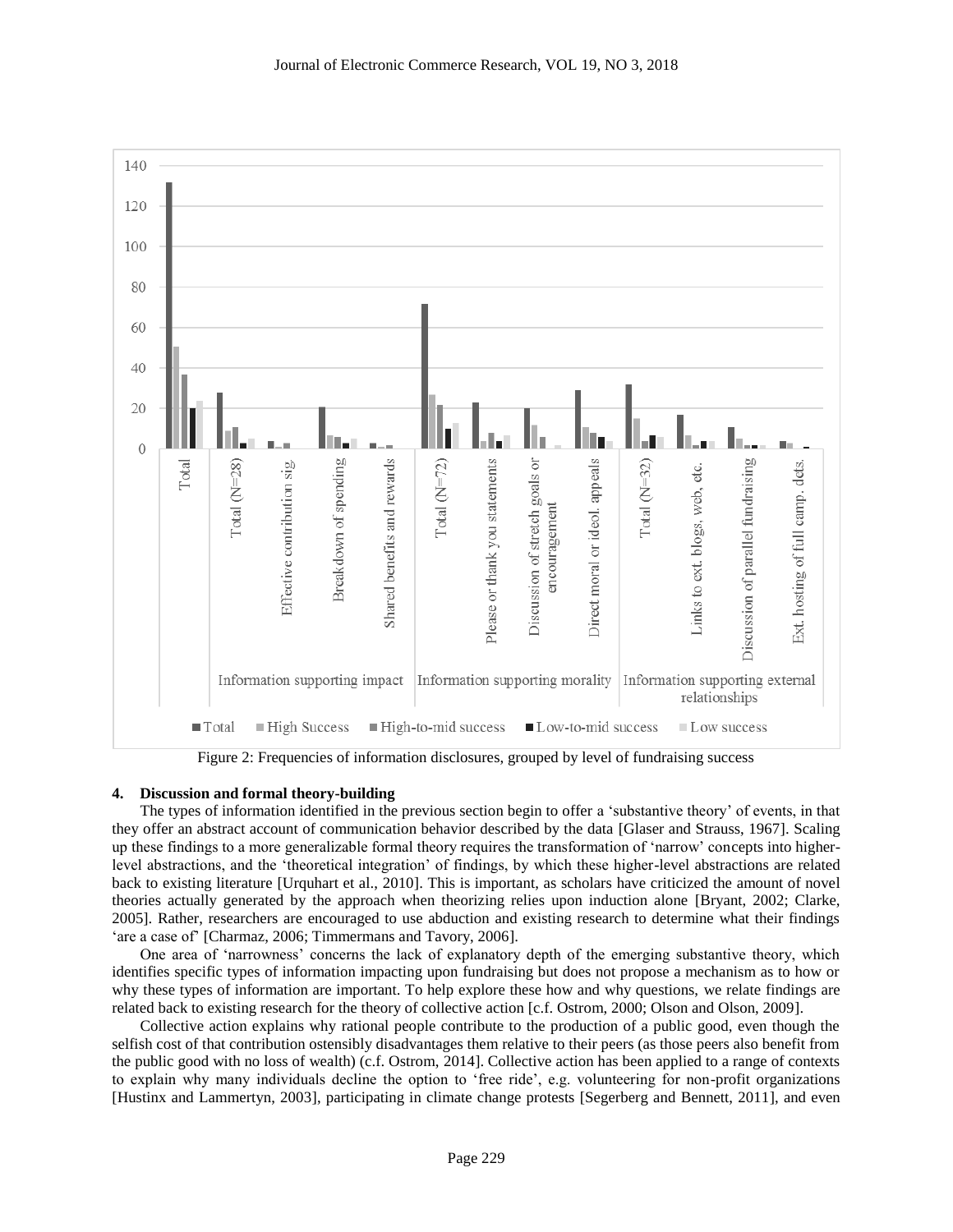participating in institutional innovation [Hargrave and Van de Ven, 2006]. Central to collective action across each of these contexts is the need for communication between collaborating actors, without which individuals are increasingly inclined to pursue selfish interests at the expense of collective value – see 'the tragedy of the commons' [Hardin, 1968; Feeny et al., 1990]. This focus on communication in collective action resonates with the theorybuilding focus on the study.

A meta-analysis of collective action in social contexts found that much of collective action could be explained by three key constructs, namely perceived efficacy, perceived injustice, and perceived identity [Van Zomeren et al., 2008]. Each of these three contributors to collective action can be mapped to one of the types of information identified in successful Pledgie campaigns (see Figure 3). These mappings are explored individually in the following subsections as part of theoretical integration.



Figure 3: Emerging model of the negotiation of collective objectives on Pledgie.com

4.1. Information supporting impact and collective objectives around efficacy

Efficacy-based perspectives of collective action propose that the value emerges in the form of new summative capabilities or 'resource mobilization' [McCarthy and Zald, 1977; Jenkins, 1983]. This may occur altruistically, or occasionally as a by-product of selfish interests [Benbunan-Fich and Koufaris, 2013]. In the context of charitable crowdfunding, information supporting impact facilitates collective objectives around efficacy by demonstrating how individual donations can be combined into desirable outputs not achievable by any one individual. This effect can be seen for all three types of information supporting impact, each of which reinforces the personal or social outcomes associated with donations.

The first type of information supporting impact coded was 'effective contribution signaling', i.e. references to specific donation amounts. Previous research has observed that suggesting a specific amount for donations presents an 'anchor' that removes uncertainty by establishing a socially acceptable donation size [Briers et al., 2006]. This minimizes the number of potential contributors who are deterred by concerns their imagined donation would appear underly or overly generous. Examples from Pledgie include "If everybody who has the possibility to donates something between 5€ and 10€ we're done!" and "Any donation will be deeply appreciated. \$15 is an honor. \$50 is a beautiful gift. \$500 is a strong commitment to bringing my dream to life".

The second type of information supporting impact observed on Pledgie was 'shared benefits and rewards', i.e. references to backers receiving specific material or social rewards. As with simple donation requests, this form of amount suggestion presents a donation anchor in terms of the actual value of the token gift. However, it also presents an 'alibi' for donations that lowers on-going emotional commitment or donors' embarrassment for feeling compassion [Lerner, 1977]. Examples from Pledgie include "What's in it for you as a contributor?... Free coffees…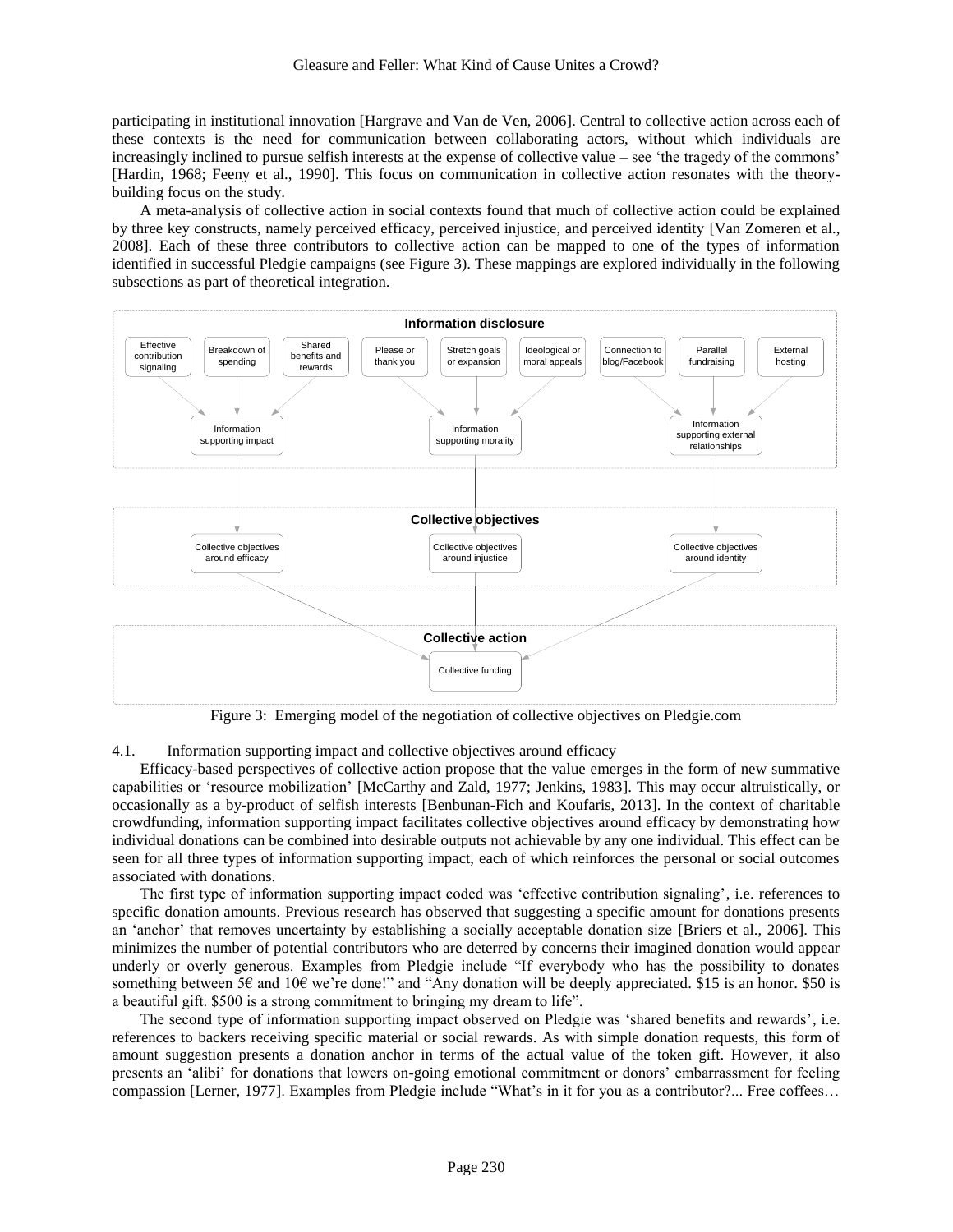for life!" and "If ever in the future I write a book or create an educational program (at least one of the two is likely), I will acknowledge any donor to my educational fund publicly or anonymously".

The third type of information supporting impact coded, as well as the most frequent, was a 'breakdown of spending', i.e. references to specific planned expenditures. Where the former two types focused on the nature of the donation transaction and tangible rewards, the 'breakdown of spending' was most akin as an appeal to pure altruism [c.f. Andreoni, 1990), i.e. giving to achieve specific external outcomes. Providing such information may be a means of communicating a needs-directed governance approach to a charitable project [Hyndman and McDonnell, 2009], as well as an effort to convey trustworthiness in specific individuals by reducing information asymmetry [Karlan and Zinman, 2009]. Examples from Pledgie include "For us to keep these servers running, we need to pay around \$50 a month for all the hosting costs" and "The vet bill alone for first visit was over \$400. I am expecting to pay up to \$2600 for his medical care".

### 4.2. Information supporting morality and collective objectives around injustice

An injustice-based view of collective action assumes that social inertia may be broken by a build-up of negative group-based emotions such as anger, outrage, or fear [Frijda, 1986; Miller et al., 2009]. Such emotions may arise from prejudice against the group itself [Smith and Ortiz, 2002; Smith et al., 2013], perceived prejudice against other groups with little or no ability to defend themselves [Mallett et al., 2008], or religious motives [Lukács, 1997]. This suggests that information supporting morality may facilitate collective objectives around injustice by calling for compassion. This effect can be seen for all three types of information supporting morality, each of which appeals to the donor population's sense of decency.

The first type of information supporting morality was that of 'please or thank you statements', i.e. references to donation-related gratitude. Studies of other forms of crowdfunding, for example peer-to-peer lending, have suggested that indications of a fundseeker's morality may have a significant impact on donations received [e.g. Pötzsch and Böhme, 2010; Herzenstein et al., 2011]. It is intuitive that this effect would be brought even more into focus in charitable contexts, given the role of donors' perceptions of 'deservingness' [Eckel and Grossman, 1996]. Examples from Pledgie include "Please help us with this very important cause" and "Please help us speed them on their way to forever homes".

The second type of information supporting morality describes 'direct moral or ideological appeals', i.e. references to altruism or charity as a motivation for helping the project. The impact of such appeals is partly to increase empathy and the personal satisfaction or 'warm glow' donors may receive from the act of giving [Andreoni, 1990; Ferguson et al., 2012]. Such empathy is typically influenced by personal biases, particularly perceptions of similarity, e.g. observations from Kiva.org have shown that donors who infer cultural similarities from the personal narratives are more likely to donate money to those individuals [Sinanan, 2009; Riggins and Weber, 2012; Burtch et al., 2013]. Examples from Pledgie include "This is the most intricate, heart breaking, and traumatizing situation [fundseeker] has ever encountered" and "By helping children living in such extreme poverty we can enable them to experience the fullness of life God offers".

The third type of information supporting morality was the 'discussion of stretch goals or encouragement', i.e. references to enthusiasm for future project activities. Within Pledgie, this information reflected a desire for an ongoing relationship between fundseekers and donors based on shared goals for the future. Such an on-going relationship is essential for establishing 'kinship', which acts as both a source of reciprocity and self-definition [Brown, 2000]. Examples from Pledgie include "Good Luck Sista! Very happy to support you and your vision and path" and "Continued donations are greatly appreciated and fundraising will also continue for the foreseeable future in order to help the [named] families".

4.3. Information supporting external relationships and collective objectives around identity

An identity-based perspective of collective action is similar to an injustice-based perspective, in the sense it requires empathy between an individual the individual or group in need [Polletta and Jasper, 2001]. However, it differs in two important ways. First, there is often an element of social competition involved, meaning that the permeability (or absence thereof] of group boundaries is an important contributor [Hogg and Terry, 2000; Li, 2011]. Second, the level of shared ancillary behaviors in a social group plays an important role in reinforcing collective action [Drury and Reicher, 2000]. This suggests a need to demonstrate the broader set of fundseekers' interests and activities, as well as to demonstrate a long-term commitment to their current identity. Previous research has shown, for example, that fundraisers who have backed other projects are more likely to be successful due to a perceived commitment to the group [Koch and Siering, 2015, Zvilichovsky et al., 2015]. This effect can be seen for all three types of information supporting external relationships, each of which serves to reinforce the relationship between the administrators Pledgie.com identity and their identity in other aspects of life.

The first type of information supporting external relationships described 'links to external blogs, websites, or social media accounts', i.e. references to other platforms or communities. Drawing upon observations of peer-to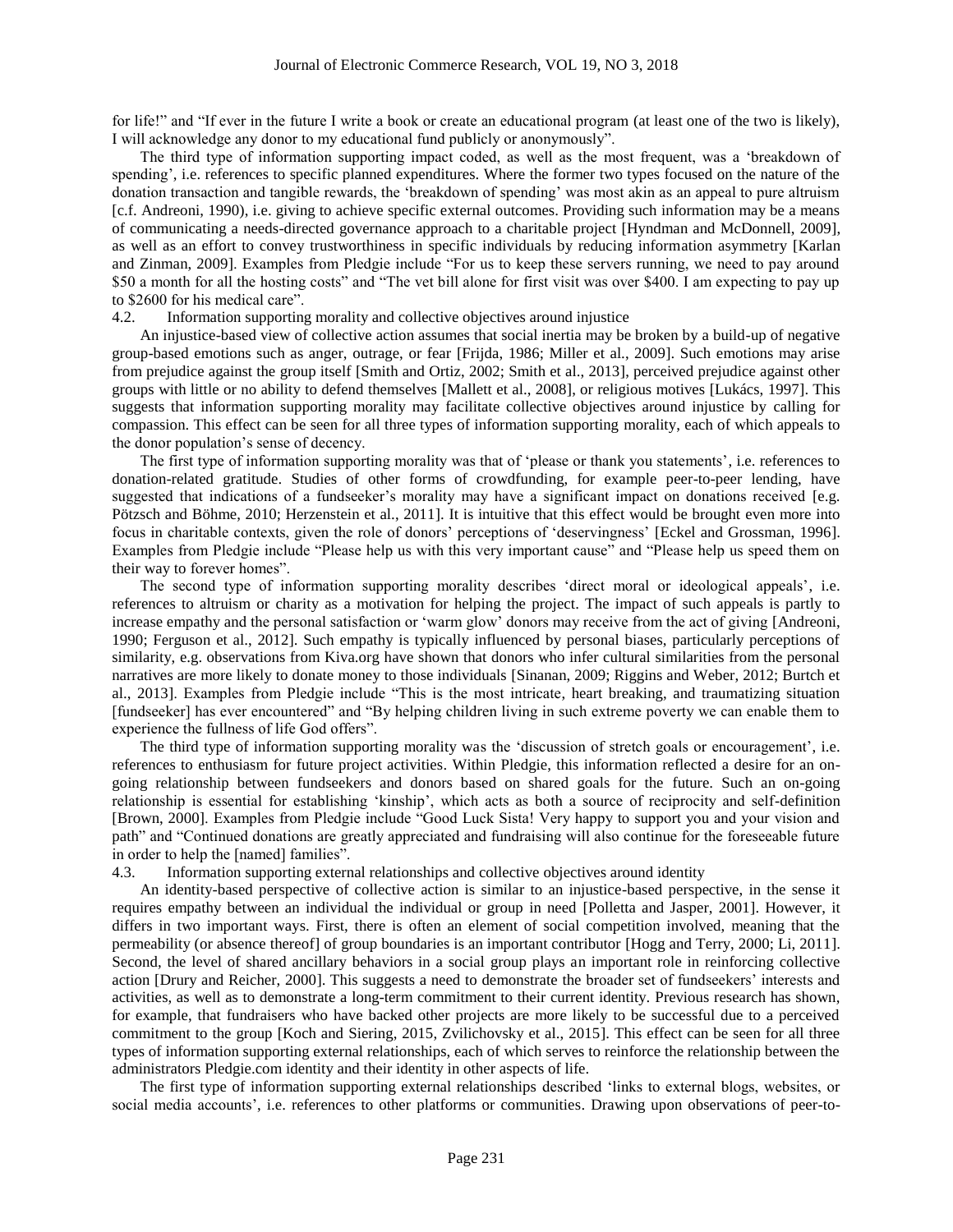peer lending on Prosper.com, a peer-to-peer lending platform with a strong social element, the assimilation of an identity from social networks may impact positively upon donations in two separate ways relevant to each of these types of information. First, donors may infer trustworthiness based on a fundseeker's existing connections [Berger and Gleisner, 2009; Greiner and Wang, 2009]. Second, the disclosure of personal information may represent an act of benevolence that reassures donors as to the fundseeker's intentions [Duarte et al., 2012]. Examples from Pledgie.com include "Please "like" our FB page" and "See my website for a quick view of my web presence and services I offer".

The second type of information supporting external relationships included 'discussions of parallel fundraising', i.e. references to donations outside the current crowdfunding page. This is likely to have similar benefits as the first type of information. However, a large portfolio of volunteering and harmonizing with other volunteers may also serve to demonstrate the commitment of the administrator to the cause in question [Boezeman and Ellemers, 2007]. Examples from Pledgie include "For any of you that would like to attend, we'll be holding a benefit with Stephanie, including a silent auction on …" and "For those who could not attend the Bestival Benefit night, or who simply want to donate to this great cause, please feel free to donate here".

The third type of information supporting external relationships referred to 'external hosting of full campaign details', i.e. references to information or communication outside the current crowdfunding page. This is also likely to have similar effects as the former two types of information supporting external relationships. One area where it may have unique benefits arises when an external community overlaps with the donor community. In particular, due to the reputation for supporting non-profit technology initiatives on Pledgie, several campaigns simply pointed to projects on GitHub, a website commonly used for sharing source code. Examples from Pledgie include "This project is hosted on [name of external site]", and "IRC client for OSX - Homepage: [URL]".

#### **5. Conclusions**

This research makes several important contributions to our understanding of crowdfunding. First, a tendency has been observed in studies of charitable crowdfunding (and other forms of crowdfunding) to model behaviors at an individual-level, whereby information sharing and donation decisions occur dyadically between donors and fundseekers [Posegga et al., 2015; Gleasure and Feller, 2016a]. The current study suggests that such a view may not capture important aspects of how information is shared and processed among the population of donors. In particular, a dyadic account does not describe how communication and interaction feeds into the formation of some causebased collective.

Second, by assimilating findings into existing research on the theory of collective action, this study is able to discuss the underlying psychosocial causal mechanisms that may come into play in crowdfunding, rather than taking a purely behavioral approach. This perspective proposes a model of donor behavior that suggests they are not simply looking to contribute resources to some other individual's cause. Rather, they are looking to 'join forces' and bring their personal resources to bear as part of a collective initiative. Such findings resonate with previous observations that an excessively fundraising goal may deter contributions [e.g. Burtch et al., 2011; Cordova et al. 2015]. This therefore adds clarity to the interplay between individual 'micro'-level information processing and collective 'macro'-level evaluation. Such clarity across different levels of analysis is fundamental for the development of theories that explore the causes of social phenomena, rather than just looking for correlation between observed behaviors [Hedström and Swedberg, 1996].

Third, the ability to relate findings to different aspects of the theory of collective action not only lays the foundation for the generalizability of findings to other charitable crowdfunding platforms, but also helps to relate charitable crowdfunding to other charitable contexts in which collective action occurs. There is no doubt that many donations made via crowdfunding come from individuals with whom fundseekers have some previous social connection [e.g. Agrawal et al. 2015; Warren et al., 2017; Gleasure and Morgan, 2018]. Yet charitable crowdfunding offers a valuable and unusual means for collectives to form from a position of little inter-organization or social mass. Hence, understanding how collective action arises in such projects offers useful insights for other charitable contexts. For example, a local offline fundraising initiative might also consider how they communicate information supporting impact, information supporting morality, and information supporting external relationships. Alternatively, where insights are not generalizable this helps to bound and position charitable crowdfunding and to elucidate its impact as a web-based socio-technological ecosystem.

The focus on charitable crowdfunding also presents limitations, notably as regard generalizing to other forms of crowdfunding. We therefore call for greater exploration regarding how individual motivations are balanced with shared agendas and collective objectives in crowdfunding communities, not just within charitable contexts but also in rewards-based crowdfunding, equity crowdfunding, and peer-to-peer lending. These future explorations are necessary to ensure the reliability of findings and the transferability of analytical trends and patterns. This stream of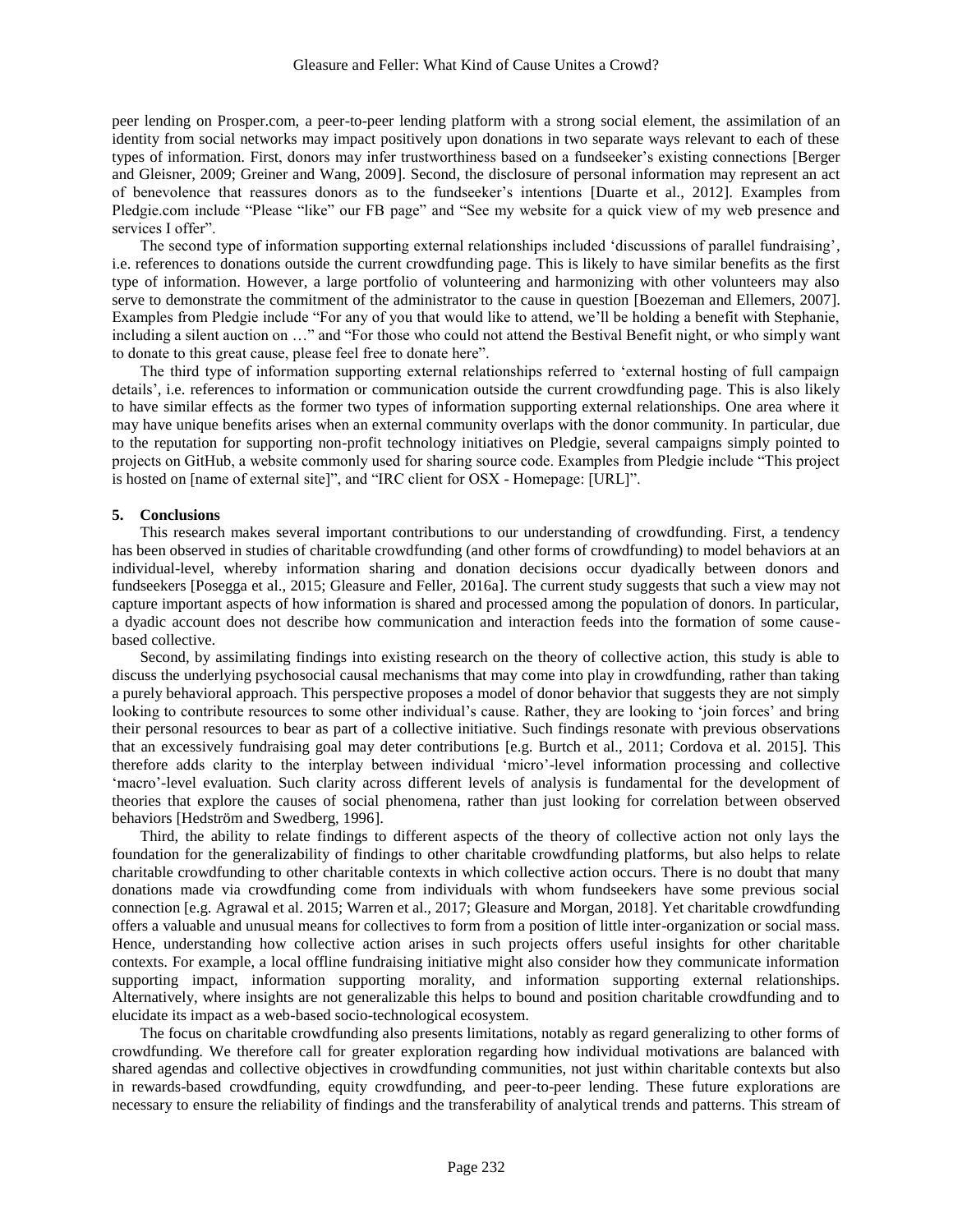research is vast, however it is necessary to increase the potential alignment of IT with individual and collective goals across a variety of contexts and maximize the social potential of the paradigm.

#### **6. Summary**

This study has performed a grounded theory case study of charitable crowdfunding campaigns on Pledgie.com to investigate the types of collective objectives most capable of balancing individual-level goals in charitable crowdfunding. Content analysis was performed on 40 individual fundraising campaigns, randomly sampled across four quartiles of fundraising success. This content analysis identified three types of information disclosed by campaign administrators that influence the collective evaluation of a campaign, specifically information supporting impact, information supporting morality, and information supporting external relationships. These three types of information were related back to existing research on the theory of collective action, suggesting this information plays an important role in appealing to collective values and objectives. These findings have important implications for future research and for practice. In particular, we argue crowdfunding behavior must not be oversimplified in a rush for theoretical reduction. The tendency should be resisted to view fundraising on crowdfunding platforms as solely the result of unstructured, de-centralized, and democratic decision-making by autonomous individuals. Rather, it should be viewed as a technologically-enabled means of allowing individuals to combine resources, without necessarily demanding high levels of existing inter-organization or social mass.

#### **Acknowledgement**

This research was funded by a grant from The Lewis Charitable Foundation (California).

#### **References**

- Agrawal, A., Catalini, C., and Goldfarb, A. "Crowdfunding: Geography, Social Networks and the Timing of Investment Decisions". Journal of Economics and Management Strategy, Vol. 24, No. 2: 253-274, 2015
- Altinkemer, K., De, P., Ozcelik, Y., and Ozdemir, Z. "Fundraising and the Internet". In Americas Conference on Information Systems. Keystone, Colorado, 2007.
- Andreoni, J. "Impure altruism and donations to public goods: a theory of warm-glow giving". The Economic Journal, Vol. 100, No. 401: 464-477, 1990.
- Ashforth, B. E., & Mael, F. "Social identity theory and the organization". Academy of Management Review, Vol. 14, No. 1: 20-39, 1989.
- Beaulieu, T., and Sarker, S. "Discursive Meaning Creation in Crowdfunding: A Socio-Material Perspective". International Conference for Information Systems, Milan, Italy, 2013.
- Benbunan-Fich, R., & Koufaris, M. "Public contributions to private-collective systems: the case of social bookmarking". Internet Research, Vol. 23, No. 2: 183-203, 2013.
- Berger, S. C. & Gleisner, F. "Emergence of Financial Intermediaries in Electronic Markets: The Case of Online P2P Lending". Business Research, Vol. 2, No. 1: 39-65, 2009.
- Boezeman, E. J., & Ellemers, N. "Volunteering for charity: pride, respect, and the commitment of volunteers". Journal of Applied Psychology, Vol. 92, No. 3: 771-785, 2007.
- Briers, B., Pandelaere, M., & Warlop, L. "Adding exchange to charity: a reference price explanation". Journal of Economic Psychology, Vol. 28, No. 1: 15-30, 2007.
- Brown, R. "Social identity theory: Past achievements, current problems and future challenges". European Journal of Social Psychology, Vol. 30, No. 6: 745-778, 2000.
- Bryant, A. "Re-grounding grounded theory". Journal of Information Technology Theory and Application, Vol. 4, No. 1: 25-42, 2002.
- Burtch, G., Ghose, A., & Wattal, S. "An Empirical Examination of the Antecedents of Contribution Patterns in Crowdfunded Markets". International Conference for Information Systems, Shanghai, China, 2011.
- Burtch, G., Di Benedetto, C. A., and Mudambi, S. M. "Leveraging Information Systems for Enhanced Product Innovation". In F.J. Martínez-López, ed., Handbook of Strategic E-Business Management. Berlin: Springer, pp. 211-216, 2014.
- Cano Murillo, D. E., Kang, J., & Yoon, S. "Factors influencing pro-social consumer behavior through non-profit organizations". Internet Research, Vol. 26, No. 3: 626-643, 2016.
- Charmaz, K. Constructing grounded theory: A practical guide through qualitative analysis. Sage, Thousand oaks, California, USA, 2006.
- Ciffolilli, A. "Phantom authority, self-selective recruitment and retention of members in virtual communities: The case of Wikipedia". First Monday, Vol. 8, No. 12, 2003.
- Cordova, A., Dolci, J., & Gianfrate, G. "The determinants of crowdfunding success: Evidence from technology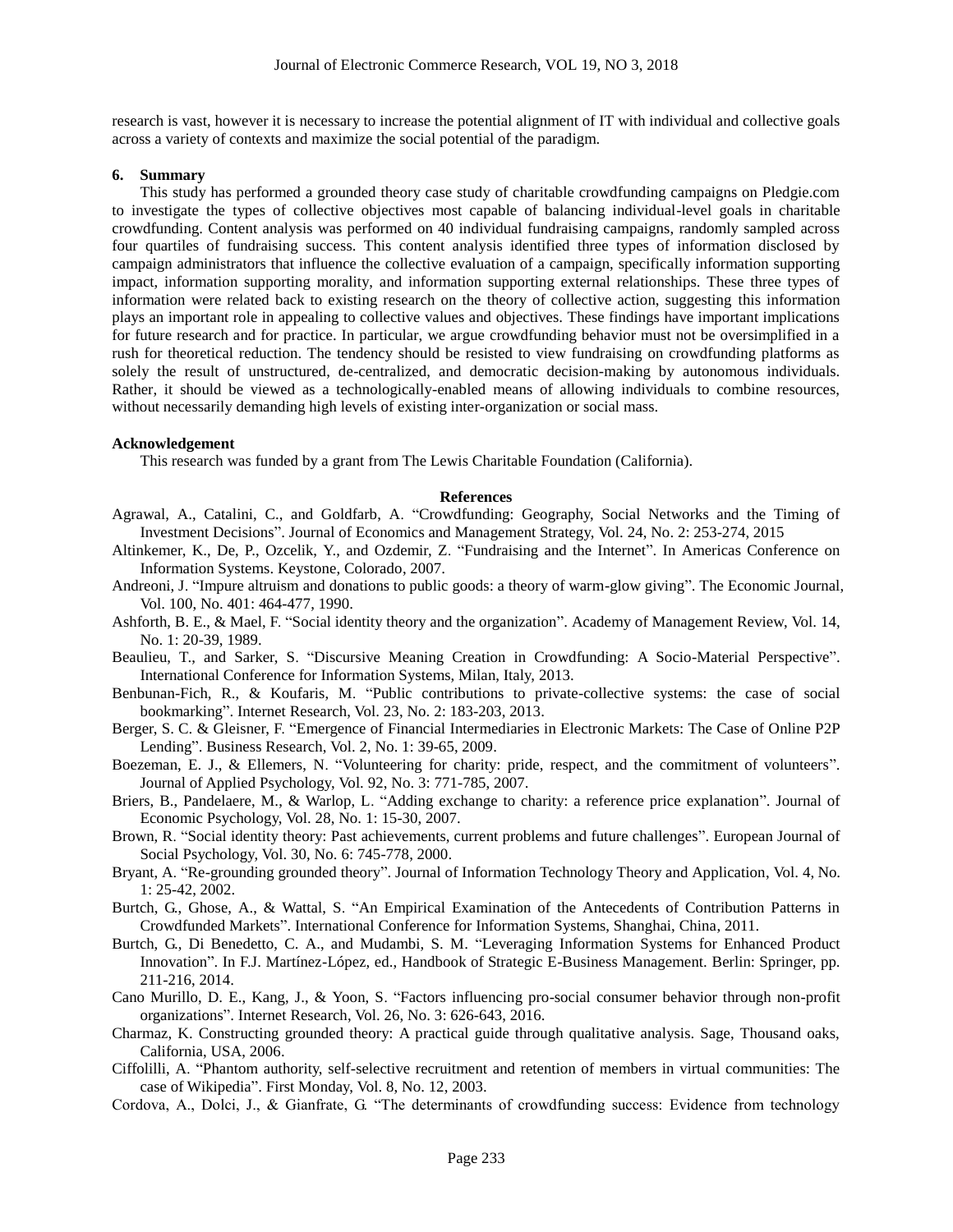projects". Procedia-Social and Behavioral Sciences, Vol. 181, 115-124, 2015.

- Drury, J., & Reicher, S. "Collective action and psychological change: The emergence of new social identities". British Journal of Social Psychology, Vol. 39, No. 4: 579-604, 2000.
- Duarte, J., Siegel, S., and Young, L. "Trust and Credit: The Role of Appearance in Peer-to-Peer Lending". Review of Financial Studies, Vol. 25, No. 8: 2455-2483, 2012.
- Ducheneaut, N. "Socialization in an open source software community: A socio-technical analysis". Computer Supported Cooperative Work, Vol. 14, No. 4: 323-368, 2005
- Eckel, C. C., & Grossman, P. J. (1996). Altruism in anonymous dictator games. Games and Economic Behavior, Vol. 16, No. 2: 181-191.
- Esteves, J., Ramos, I., & Carvalho, J. Á. "Use of grounded theory in information systems area: An exploratory analysis". European Conference on Research Methodology for Business and Management, Reading, UK, 2002.
- Feeny, D., Berkes, F., McCay, B. J., & Acheson, J. M. "The tragedy of the commons: twenty-two years later". Human ecology, Vol. 18, No. 1, 1-19, 1990.
- Ferguson, E., Taylor, M., Keatley, D., Flynn, N., & Lawrence, C. "Blood donors' helping is driven by warm glow: more evidence for the blood donor benevolence hypothesis". Transfusion, 52, No. 10: 2189-2200, 2012.
- Gelfond, S. H., and Foti, A. D. "Us\$500 and a Click: Investing the Crowdfunding" Way. Journal of Investment Compliance, Vol. 13, No. 4: 9-13, 2012.
- Gerber, E. M., & Hui, J. (2013). "Crowdfunding: Motivations and deterrents for participation". ACM Transactions on Computer-Human Interaction (TOCHI), Vol. 20, No. 6: 34.
- Giudici, G., Nava, R., Rossi Lamastra, C., and Verecondo, C. "Crowdfunding: The New Frontier for Financing Entrepreneurship?" Working Paper Department of Management, Production and Industrial Engineering, Politecnico di Milano. Retrieved 10/10/2014 from http://papers.ssrn.com/sol3/Delivery.cfm/SSRN\_ ID2157429\_code174108.pdf?abstractid=2157429&mirid=1), 2012.
- Gleasure, R., & Feller, J. "Emerging technologies and the democratisation of financial services: A metatriangulation of crowdfunding research". Information and Organization, Vol. 26, No. 4), 101-115, 2016a.
- Gleasure, R., & Feller, J. "A Rift in the Ground: Theorizing the Evolution of Anchor Values in Crowdfunding Communities through the Oculus Rift Case Study". Journal of the Association for Information Systems, Vol. 17, No. 10: 708-736, 2016b.
- Gleasure, R., & Feller, J. "Does Heart or Head Rule Donor Behaviors in Charitable Crowdfunding Markets?" International Journal of Electronic Commerce, Vol. 20, No. 4, 499-524, 2016c.
- Gleasure, R., O'Reilly, P., & Cahalane, M. "Inclusive technologies, selective traditions: a socio-material case study of crowdfunded book publishing". Journal of Information Technology, Vol. 32, No. 4, 326-343, 2017.
- Gleasure, R., & Morgan, L. "The pastoral crowd: Exploring self-hosted crowdfunding using activity theory and social capital". Information Systems Journal, Vol. 28, No. 3, 489-515, 2018.
- Greiner, M. E. & Wang, H. "The Role of Social Capital in People-to-People Lending Marketplaces". International Conference for Information Systems, Phoenix, USA, 2009.
- Guo, W., Straub, D., Han, X., & Zhang, P. "Understanding Vendor Preference in the Crowdsourcing Marketplace: The Influence of Vendor-Task Fit and Swift Trust". Journal of Electronic Commerce Research, Vol. 18, No. 1, 1-17, 2017.
- Hardin, G. "The Tragedy of the Commons". Science, Vol. 162, 243-1248, 1968.
- Hargrave, T. J., & Van de Ven, A. H. "A collective action model of institutional innovation". Academy of Management Review, Vol. 31, No. 4: 864-888, 2006.
- Heath, H., & Cowley, S. "Developing a grounded theory approach: a comparison of Glaser and Strauss". International Journal of Nursing Studies, Vol. 41, No. 2: 141-150, 2004.
- Hedström, P., & Swedberg, R. "Social mechanisms". Acta Sociologica, Vol. 39, No. 3: 281-308, 1996.
- Heller, L. R., and Badding, K. D. "For Compassion or Money? The Factors Influencing the Funding of Micro Loans". The Journal of Socio-Economics, Vol. 41, No. 6: 831-835, 2012.
- Herzenstein, M., Sonenshein, S., and Dholakia, U. M. "Tell Me a Good Story and I May Lend You Money: The Role of Narratives in Peer-to-Peer Lending Decisions". Journal of Marketing Research, Vol. 48(Special Issue): S138- S149, 2011.
- Hobbs, J., Grigore, G., & Molesworth, M. "Success in the management of crowdfunding projects in the creative industries". Internet Research, Vol. 26, No. 1: 146-166, 2016.
- Hogg, M. A., & Terry, D. I. "Social identity and self-categorization processes in organizational contexts". Academy of Management Review, Vol. 25, No. 1: 121-140, 2000.
- Howe, J. Crowdsourcing: How the power of the crowd is driving the future of business, Random House, UK, 2008.
- Hsieh, H. F., & Shannon, S. E. "Three approaches to qualitative content analysis". Qualitative Health Research, Vol.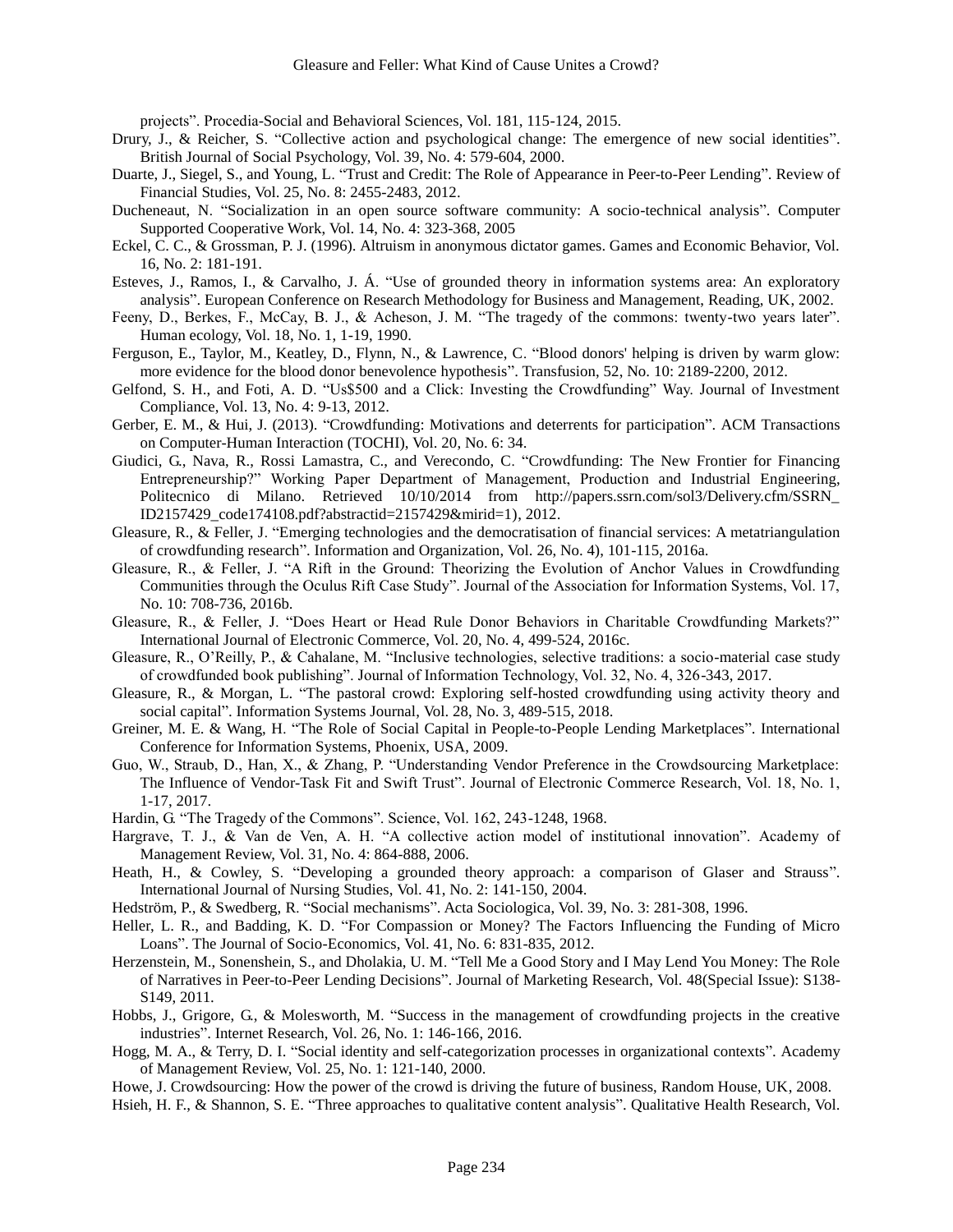15, No. 9: 1277-1288, 2005.

- Hustinx, L., & Lammertyn, F. "Collective and reflexive styles of volunteering: A sociological modernization perspective". Voluntas: International Journal of Voluntary and Nonprofit Organizations, Vol. 14, No. 2: 167-187, 2003.
- Jenkins, J. C. "Resource mobilization theory and the study of social movements". Annual Review of Sociology, Vol. 9, pp. 527-553, 1983.
- Joenssen, D. M., Michaelis, A., & Müllerleile, T. "A Link to New Product Preannouncement: Success Factors in Crowdfunding". Available at SSRN: https://ssrn.com/abstract=2476841, 2014.
- Karlan, D., & Zinman, J. "Observing unobservables: Identifying information asymmetries with a consumer credit field experiment". Econometrica, Vol. 77, No. 6: 1993-2008, 2009.
- King, G. "How not to lie with statistics: Avoiding common mistakes in quantitative political science". American Journal of Political Science, Vol. 30, No.3: 666-687, 1986.
- Koch, J. A. & Siering, M. Crowdfunding Success Factors: The Characteristics of Successfully Funded Projects on Crowdfunding Platforms. European Conference on Information Systems, Muenster, Germany. 2015.
- Lasrado, L. A., and Lugmayr, A. "Crowdfunding in Finland--a New Alternative Disruptive Funding Instrument for Businesses". Proceedings of International Conference on Making Sense of Converging Media, ACM, New York, 2013.
- Lehner, O. M. "Crowdfunding Social Ventures: A Model and Research Agenda". Venture Capital, Vol. 15, No. 3: 289-311, 2013.
- Lerner, M. J. "The justice motive: Some hypotheses as to its origins and forms". Journal of Personality, Vol. 45, No. 1: 1-52, 1977.
- Ley, A., and Weaven, S. "Exploring Agency Dynamics of Crowdfunding in Start-up Capital Financing". Academy of Entrepreneurship Journal, Vol. 17, No. 1: 85-110, 2011.
- Li, D. C. "Online social network acceptance: a social perspective". Internet Research, Vol. 21, No. 5: 562-580, 2011.
- Liu, Y., Chen, R., Chen, Y., Mei, Q., and Salib, S. ""I Loan Because...": Understanding Motivations for Pro-Social Lending". In Proceedings of the fifth ACM international conference on Web search and data mining. Seattle, Washington, USA: ACM, pp. 503-512, 2012.
- Livingston, L. S., and Glassman, T. "Creating a New Type of Student Managed Fund Using Peer-to-Peer Loans". Business Education & Accreditation, Vol. 1, pp. 1-14, 2009.
- Lukács, L. "The information society and the Church". Internet Research, Vol. 7, No. 1: 16-26, 1997.
- Ly, P., and Mason, G. "Individual Preferences over Development Projects: Evidence from Microlending on Kiva". Voluntas, Vol. 23, No. 4: 1036-1055, 2012.
- Mallett, R. K., Huntsinger, J. R., Sinclair, S., & Swim, J. K. "Seeing through their eyes: When majority group members take collective action on behalf of an outgroup". Group Processes & Intergroup Relations, Vol. 11, No. 4: 451-470, 2008.
- Maxwell, J. (1992). Understanding and validity in qualitative research. Harvard Educational Review, 62(3): 279-301.
- McCarthy, J. D., & Zald, M. N. "Resource mobilization and social movements: A partial theory". American Journal of Sociology, Vol. 82, No. 6: pp.1212-1241, 1977.
- Miller, D. A., Cronin, T., Garcia, A. L., & Branscombe, N. R. "The relative impact of anger and efficacy on collective action is affected by feelings of fear". Group Processes & Intergroup Relations, Vol. 12, No. 4: 445- 462, 2009.
- Mingers, J. "Combining IS research methods: towards a pluralist methodology". Information Systems Research, Vol. 12, No. 3: 240-25, 2001.
- Mollick, E. "The dynamics of crowdfunding: An exploratory study. Journal of Business Venturing, Vol. 29, No. 1), 1-16, 2014.
- Moodie, M. "Microfinance and the Gender of Risk: The Case of Kiva.Org". Signs, Vol. 38, No. 2: 279-302, 2013.
- Nevin, S., Gleasure, R., O'Reilly, P., Feller, J., Li, S., & Christoforo, J. "Large crowds or large investments? how social identity influences the commitment of the crowd". European Conference on Information Systems, Guimarães, Portugal, 2017.
- Olleros, F.X. "Learning to trust the crowd: Some lessons from Wikipedia". International MCETECH Conference on e-Technologies, Montreal, Quebec, Canada, 2008.
- Olson, M., & Olson, M. "The logic of collective action: public goods and the theory of groups". Cambridge, MA: Harvard University Press, 2009.
- Ordanini, A., Miceli, L., Pizzetti, M., and Parasuraman, A. "Crowd-Funding: Transforming Customers into Investors through Innovative Service Platforms". Journal of Service Management, Vol. 22, No. 4: 443-470, 2011.
- Ostrom, E. "Collective action and the evolution of social norms". Journal of Natural Resources Policy Research,